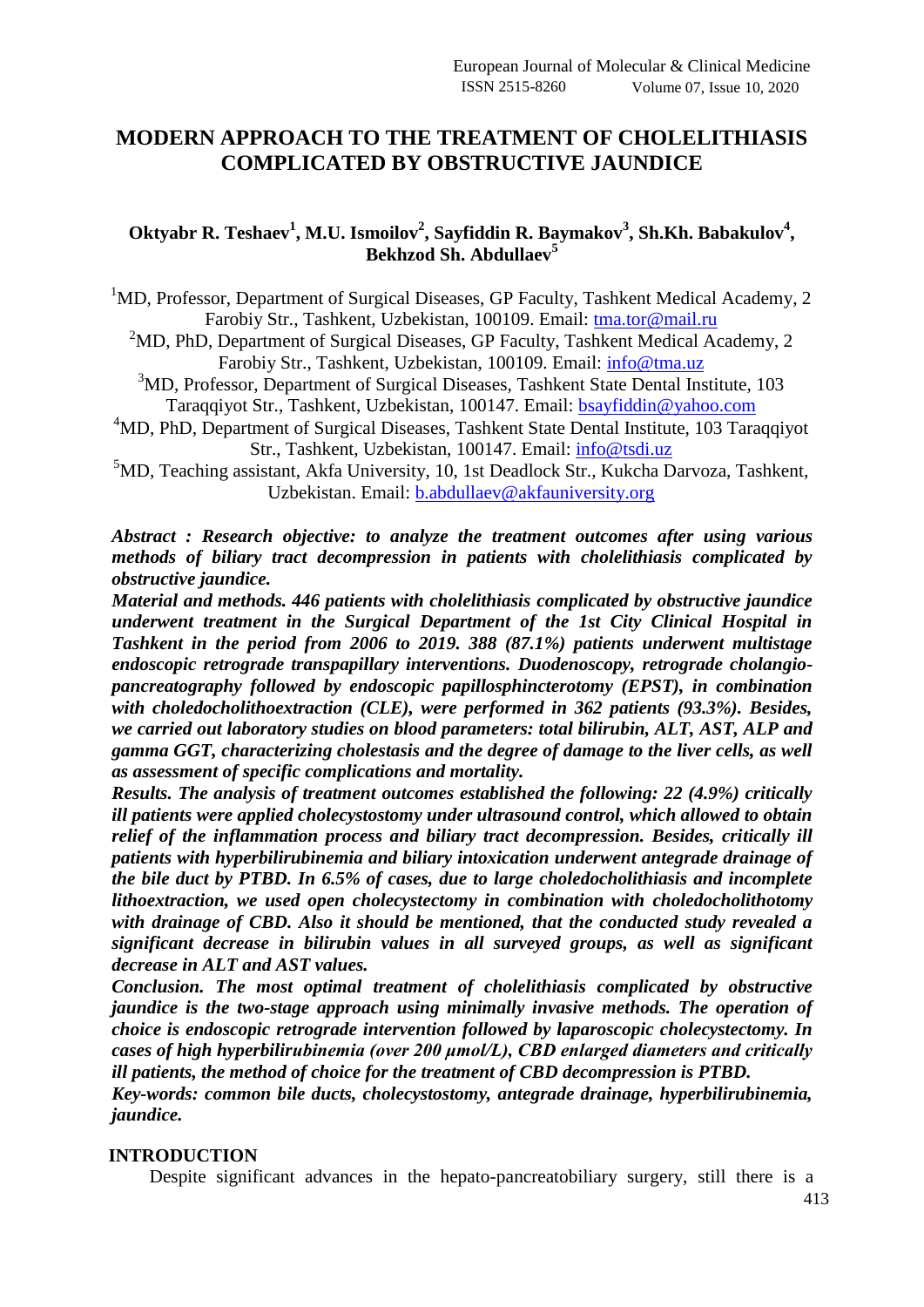number of issues on the treatment of cholelithiasis complicated by obstructive jaundice. Today, an increased incidence of cholelithiasis is noted among the population. This pathology is often associated with complication in the form of choledocholithiasis, which develops in 8– 20% of patients with cholelithiasis, while obstructive jaundice of varying severity develops in 60–70% of cases [1].

To date, the surgical treatment of choledocholithiasis is multivariate. Each method has both advantages and disadvantages, therefore, the treatment of obstructive jaundice requires new technical approaches and methods in removing calculi from the biliary tract.

The number of operations on the biliary tract continues to increase steadily from year to year, associated with an improved diagnosis of choledocholithiasis, as well as increase in the incidence of cholelithiasis and its complications. Cholelithiasis mainly affect people of elderly and senile age [2,3], who also suffer from numerous concomitant diseases burdening the prognosis of surgical treatment, in the form of postoperative complications 5-30% and mortality 3-10% [4].

Surgical interventions performed for jaundice are accompanied by a great number of complications, and the mortality rate can reach 15–30% [5, 6]. In this regard, minimally invasive methods of treatment became more widely used, allowing to achieve maximum results with minimal surgical trauma [5].

Recently, a two-stage approach to the treatment of obstructive jaundice with biliary tract decompression at the first stage has great success. Endoscopic papillosphincterotomy (EPST) is recognized by most authors as the optimal method of decompression [7; 8].

Some surgeons, however, have a restraint opinion on this method, due to the risk of developing a number of serious complications, such as hemorrhage, acute pancreatitis, acute cholangitis, retroduodenal perforation and other nonspecific complications occurring in 5.4- 18.3% of patients. Also there are negative statements regarding the non-integrity of the sphincter apparatus of the large duodenal papilla [9; 10].

The problem of lithoextraction, when the diameter of calculi exceeds the size of the distal parts of the common bile duct (CBD), is attempted to be solved by various types of lithotripsy, the most accessible of which is mechanical. Remote types of lithotripsy are used in specially equipped centers and are unsafe procedure due to the risk of complications such as bacteremia, hemobilia and liver hematomas, especially in patients with obstructive jaundice [9].

Currently, there are reports on the possibility of the one-stage treatment of obstructive jaundice associated with choledocholithiasis, by performing laparoscopic cholecystectomy with antegrade papillosphincteroplasty [10].

Thus, the treatment of obstructive jaundice is still a rather difficult task; many issues remain controversial and far from a final solution. There is no general consensus on the role and place of X-ray endobiliary diagnostic and treatment procedures in the treatment of obstructive jaundice, and no determined indications and contraindications for percutaneous and endoscopic interventions.

#### **RESEARCH OBJECTIVE**

The aim of our study is to analyze the results of using various methods of biliary tract decompression in patients with cholelithiasis complicated by obstructive jaundice.

#### **MATERIAL AND METHODS**

We carried out the analysis of the treatment outcomes of 446 patients with cholelithiasis complicated by obstructive jaundice. Patients underwent treatment in the period from 2006 to  $2019$  in the Surgical Department of the  $1<sup>st</sup>$  City Clinical Hospital in Tashkent, which is the clinical base of the Department of Surgical Diseases of the Tashkent Medical Academy.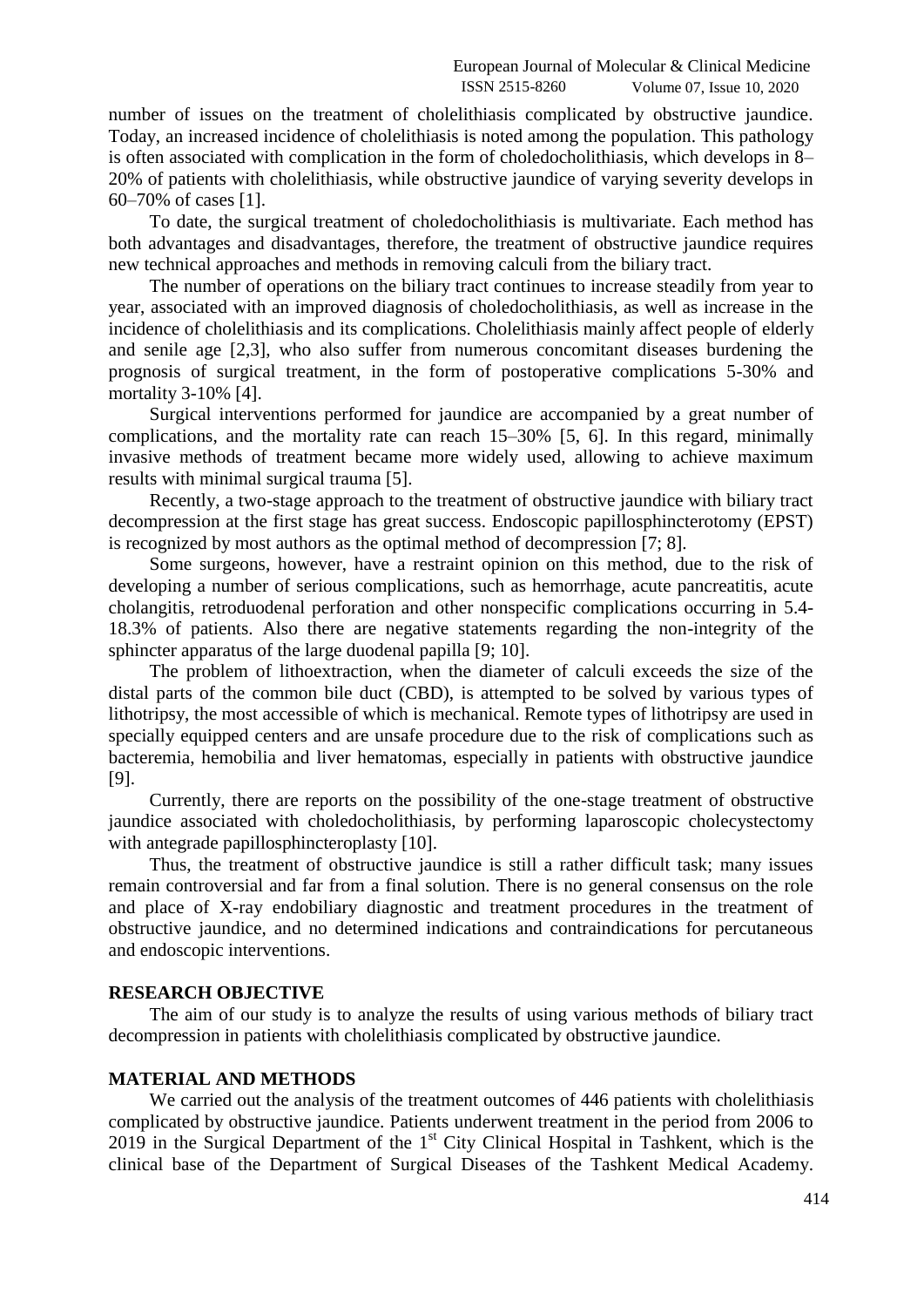Among them 174 men (39.0%) and 272 women (61.0%) aged 19 to 86 years, the average age is 62.3±1.8. According to the severity of jaundice, 136 (30.5%) patients had mild jaundice, 218 (48.9%) had moderate and 92 (20.6%) patients had severe jaundice.

The Clinic mainly uses a two-stage approach in the treatment of obstructive jaundice, the first stage of which is decompression and sanitation of the biliary tract. Endoscopic retrograde intervention was the method of choice. 388 (87.1%) patients underwent multistage endoscopic retrograde transpapillary interventions. Duodenoscopy, retrograde cholangio-pancreatography<br>followed by endoscopic papillosphincterotomy (EPST), in combination with followed by endoscopic papillosphincterotomy (EPST), in combination with choledocholithoextraction (CLE), were performed in 362 patients (93.3%). In all cases, CBD was sanitized and the manipulation was completed without internal drainage. 58 (13.0%) cases with multiple choledocholithiasis, in case of half conviction of proper sanitation of hepatic choledochus and cholangitis, required repeated sanitation and control retrograde intervention.

After the bile passage recovery, surgical repair of jaundice was performed by laparoscopic cholecystectomy in 359 patients (80.5%). In 29 patients (6.5%), open cholecystectomy was used with drainage of CBD via the cystic duct remnant with subsequent removal of the drainage on 14-21 days after the operation.

In 22 (4.9%) patients, if it was impossible to carry out endoscopic intervention due to the acute inflammatory process of the gallbladder, general intoxication, serious general condition, elderly and senile age, then a biliary tract decompression was performed under ultrasound control applying a cholecystostomy. After normalization of total bilirubin, and relief in the inflammatory process, we performed open cholecystectomy, and choledocholithotomy with external drainage of the choledochus according to Kehr.

36 (8.1%) patients underwent percutaneous transhepatic cholangiostomy (PTBD). Percutaneous transhepatic drainage of CBD was used in case of unsuccessful attempts to cannulate the major duodenal papilla, as well as in cases of hyperbilirubinemia increase caused by inadequate decompression of bile ducts, increase in total bilirubin over 200 mmol/L, and in the extremely ill patient, contraindicated for endoscopic, retrograde intervention.

For puncture and drainage, we used catheters and drainage systems manufactured by "MIT" and "Cook". The drains were fixed according to the Seldinger method. In case of cholangiostomy, pig tail drains with variable diameter 7/9 CH or constant diameter 9 CH made of polyethylene or polyurethane with radiopaque markers were used.

Although the interventions allowed to treat obstructive jaundice, they did not resolve the problem of choledocholithiasis and papilla stenosis. All patients in this group underwent bile passage recovery by laparotomic methods: 32 of them had double internal drainage (choledochojejunoanastomosis was formed on the Roux defunctionalized loop of jejunum in combination with EPST or transduodenal papillosphincteroplasty). The indication was the dilatation of hepaticocholedochus more than 20 mm in size. In the remaining 4 patients, after the bile passage recovery, retrograde cholangiopancreatography with EPST was performed, followed by open cholecystectomy.

In the postoperative period, general tonic and symptomatic therapy was carried out until normalization of laboratory blood parameters: total bilirubin, ALT, AST, ALP and gamma GGT, characterizing cholestasis and the degree of damage to the liver cells, depending on the severity of jaundice and the type of decompression. In addition, assessment of specific complications and mortality was carried out.

#### **RESULTS AND DISCUSSION**

The use of retrograde methods for the treatment of biliary hypertension of calculous etiology is effective in 81.2% of cases. In 22 (4.9%) patients, cholecystostomy was applied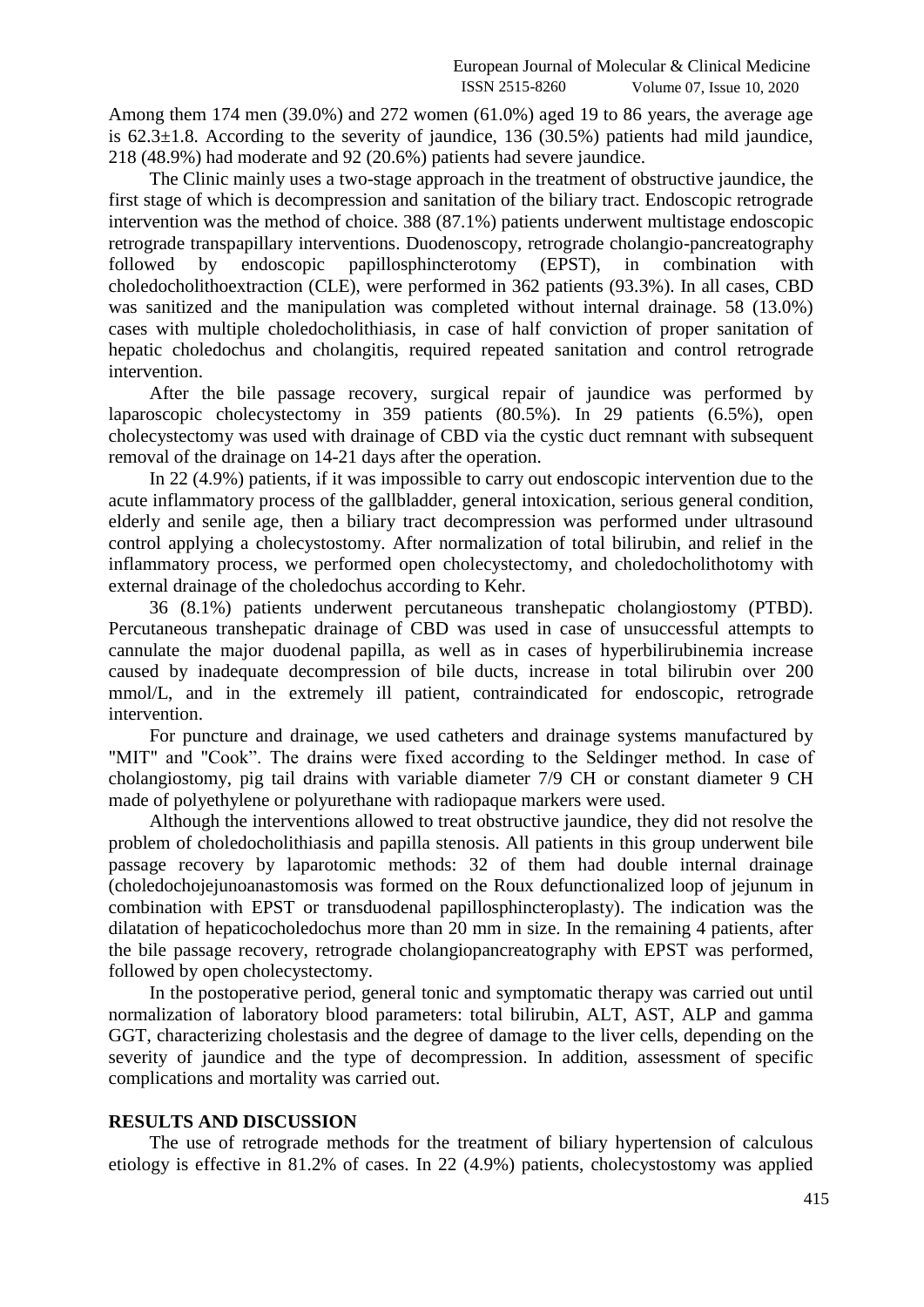under ultrasound control, as these patients had a serious condition with a pronounced inflammatory process. The procedure allowed to obtain relief of the inflammation process and biliary tract decompression with minimal manipulations.

Besides, in case of critically ill patients with hyperbilirubinemia and biliary intoxication, for the purpose of decompression, an antegrade drainage of the bile duct by installing PTBD was performed at the first stage. In 6.5% of cases, due to large choledocholithiasis and incomplete lithoextraction, we performed a radical surgical intervention in the scope of open cholecystectomy with choledocholithotomy with drainage of CBD. We did not use the methods of remote lithotripsy and laparoscopic choledocholithotomy due to insufficient technical support.

All decompression methods contributed to the significant decrease of bilirubinemia level (Table 1), without a statistically significant difference between the techniques. As it can be seen from the bilirubin dynamics, the highest level of bilirubinemia was observed in patients who underwent PTBD. Those patients had bilirubin level 217.22±47.19 μmol/L on admission. On the 10<sup>th</sup> day after drainage it decreased to 23.6 $\pm$ 7.2 µmol/L.

| <b>CBD</b>                                           |                      | Change in bilirubin depending on                     |     |               | <b>Changes in CBD diameter according to</b> |                                                                                                                 |            |               |              |  |
|------------------------------------------------------|----------------------|------------------------------------------------------|-----|---------------|---------------------------------------------|-----------------------------------------------------------------------------------------------------------------|------------|---------------|--------------|--|
| decompress                                           |                      | the treatment method                                 |     |               | ultrasound study                            |                                                                                                                 |            |               |              |  |
| ion                                                  |                      | Bilirubi   Bilirubin   Bilirubi                      |     |               | <b>CBD</b>                                  | <b>CBD</b>                                                                                                      | <b>CBD</b> | <b>CBD</b>    | Student'     |  |
| methods                                              | on<br>n              | on the                                               |     |               |                                             | n on the Bilirubin diamete diameter                                                                             | diamet     | diamet        | S            |  |
|                                                      | admissi              | first day $5th$ day                                  |     | $10^{th}$ day | r at                                        | on the                                                                                                          | er         | er            | coeffici     |  |
|                                                      | on                   | after                                                |     |               | admissi                                     | first day                                                                                                       | on the     | on the        | ent          |  |
|                                                      |                      | decompre                                             |     |               | on                                          | after                                                                                                           | $5th$ day  | $10^{th}$ day |              |  |
|                                                      |                      | ssion                                                |     |               |                                             | decompre                                                                                                        |            |               |              |  |
|                                                      |                      |                                                      |     |               |                                             | ssion                                                                                                           |            |               |              |  |
| <b>EPST</b>                                          |                      |                                                      |     |               |                                             | $134,6\pm1$ $76,3\pm13,3$ $36,4\pm11$ $20,4\pm8,3$ $11,1\pm0$ , $9,7\pm1,0$ $6,3\pm1,2$ $5,2\pm1,3$ $p\leq0,05$ |            |               |              |  |
|                                                      | 7.34                 | 8                                                    | ,04 |               |                                             |                                                                                                                 |            |               |              |  |
| Cholecysto 88, 1±18/71, 4±16, 3 41, 8±11 29, 6±2, 44 |                      |                                                      |     |               |                                             |                                                                                                                 |            |               | $p \le 0.05$ |  |
| stomy                                                | $\cdot$ <sup>8</sup> |                                                      | ,22 |               |                                             | $12,9\pm1, 12,2\pm1, 41, 10,1\pm1, 8,3\pm1,0$                                                                   |            |               |              |  |
|                                                      |                      |                                                      |     |               |                                             |                                                                                                                 |            |               |              |  |
| <b>PTBD</b>                                          |                      | $217,22 \pm 124,8 \pm 16,72,1 \pm 17$ 23,6 $\pm 7,2$ |     |               |                                             |                                                                                                                 |            |               | $p \le 0.05$ |  |
|                                                      | 47,19 31             |                                                      | ,47 |               |                                             | $12,9\pm2,$ $8,1\pm1,3$ 7,4 $\pm1,1$ 6,2 $\pm1,2$                                                               |            |               |              |  |
|                                                      |                      |                                                      |     |               | 0                                           |                                                                                                                 |            |               |              |  |

**Table 1**

Total bilirubin in patients with CBD decompression performed by minimally invasive interventions (endoscopic retrograde interventions) on admission was 134.6±17.34 μmol/L, associated with the severity of the patient's condition. Compared to other methods, on the first day after EPST, it approached the norm and amounted to 27.4±8.3 μmol/L. On the background of high bilirubinemia, 36 (8.1%) patients required PTBD. However, despite the dosed decompression with this method, there was a sharp decrease in total bilirubin to 76.3  $\pm$ 13.38 μmol/L already on the first day after drainage. On the tenth day, it reached normal values  $(20.4 \pm 8.3 \text{ µmol/l.})$ .

**Table 2**

| <b>CBD</b> | <b>Dynamics of AST values</b> | Dynamics of ALT values change depending on |
|------------|-------------------------------|--------------------------------------------|
| decompre   | change depending on the       | the treatment method                       |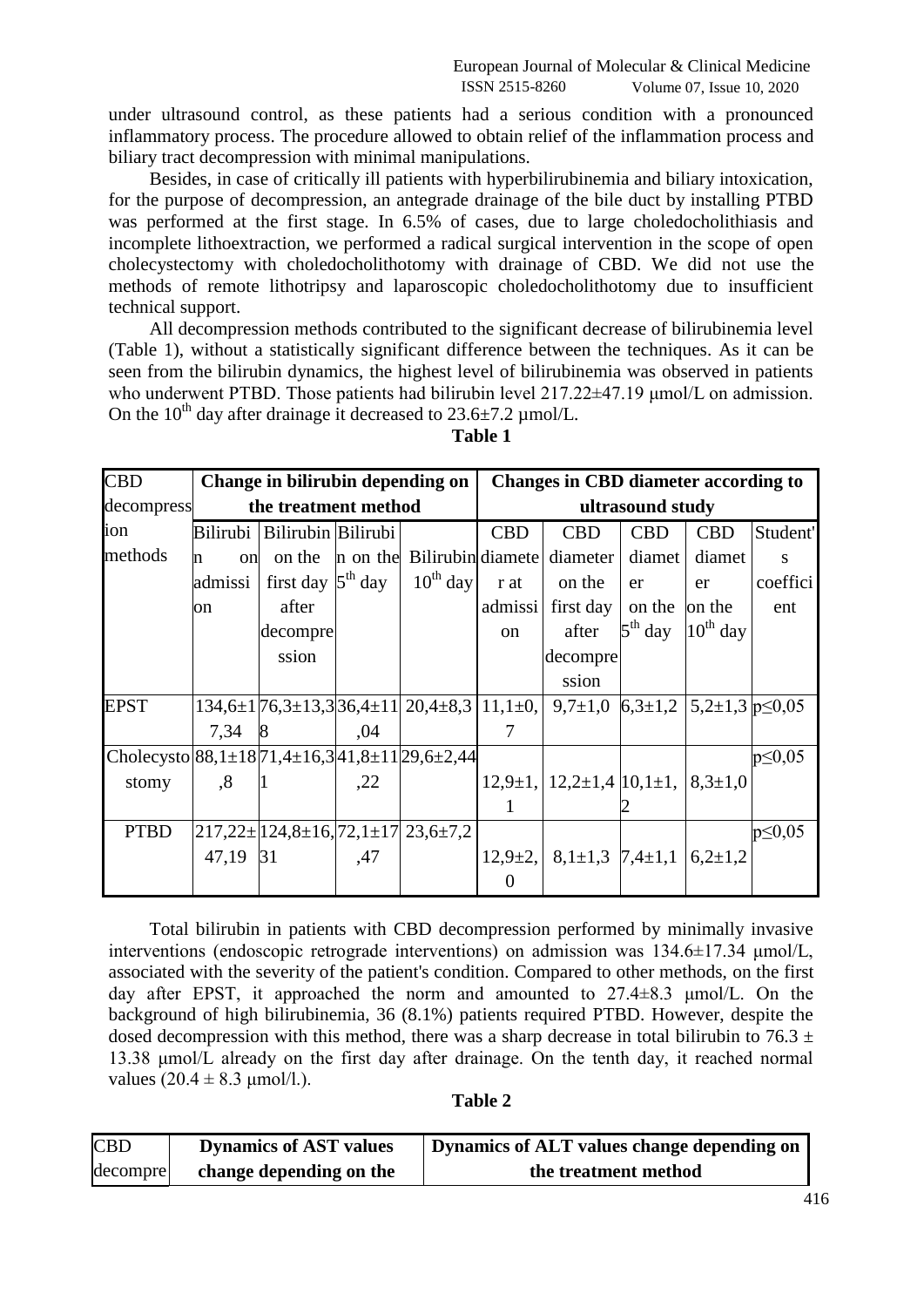European Journal of Molecular & Clinical Medicine ISSN 2515-8260 Volume 07, Issue 10, 2020

| ssion       |               | treatment method |                    |              |               |                                                                                                                                                |                    |              |                |
|-------------|---------------|------------------|--------------------|--------------|---------------|------------------------------------------------------------------------------------------------------------------------------------------------|--------------------|--------------|----------------|
| methods     | <b>ALT</b>    | ALT on           | <b>ALT</b>         | <b>ALT</b>   |               | AST on   AST on the                                                                                                                            |                    | ALT          | <b>Student</b> |
|             | <sub>on</sub> | the first        | by $5^{\text{th}}$ | by $10^{th}$ | admissi       | first day                                                                                                                                      | ALT                | by $10^{th}$ | 's             |
|             | admissday     |                  | day                | day          | <sub>on</sub> | after                                                                                                                                          | by $5^{\text{th}}$ | day          | coeffici       |
|             | ion           | after            |                    |              |               | decompressi                                                                                                                                    | day                |              | ent            |
|             |               | decomp           |                    |              |               | <sub>on</sub>                                                                                                                                  |                    |              |                |
|             |               | ression          |                    |              |               |                                                                                                                                                |                    |              |                |
|             |               |                  |                    |              |               |                                                                                                                                                |                    |              |                |
| <b>EPST</b> |               |                  |                    |              |               | $178,4\pm$ $142,6\pm$ $2$ $127,1\pm$ $1$ $89,2\pm$ $11$ $202,1\pm$ $2$ $143,9\pm$ $21,87$ $79,2\pm$ $15,4$ $67,4\pm$ $10,4$ $p\leq$ 0.05       |                    |              |                |
|             | 34,33         | 3.18             | 7,32               | .43          | 7,3           |                                                                                                                                                |                    |              |                |
|             |               |                  |                    |              |               | Cholecyst $142,2\pm$ $111,6\pm$ $2\frac{94,7\pm 20}{82,7\pm 14}$ $141,2\pm 3\frac{102,7\pm 22,62}{93,8\pm 24,2\frac{81,4\pm 12,7}{9\geq 0,05}$ |                    |              |                |
| ostomy      | 37,22         | 3,31             | .53                | ,17          | 4,22          |                                                                                                                                                |                    |              |                |
| <b>PTBD</b> |               |                  |                    |              |               |                                                                                                                                                |                    |              |                |
|             |               |                  |                    |              |               | $[248,7\pm]279,5\pm4[111,4\pm1]52,4\pm11[217,9\pm3]184,3\pm14,24[97,3\pm20,2[68,2\pm4,13]p\leq0,05]$                                           |                    |              |                |
|             | 33,21         | 2,27             | 3,43               | ,23          | 8,31          |                                                                                                                                                |                    |              |                |
|             |               |                  |                    |              |               |                                                                                                                                                |                    |              |                |

When comparing the dynamics of the hepatic enzyme ALT (Table 2), we can observe a significant decrease in values in patients with CBD retrograde endoscopic decompression from  $143.9 \pm 21.87$  U/L on admission to  $67.4 \pm 10.45$  U/L on the tenth day.

At the same time, we didn't observe ALT values decrease in patients with cholecystostomy on the tenth day compared to the moment of admission. Probably this was due to a pronounced inflammatory process in liver.

The highest ALT values were observed in patients with high hyperbilirubinemia, who underwent PTBD. On admission, ALT in this group of patients was 184.3±14.24 U/L. However, on the tenth day, it decreased to  $68.2 \pm 4.13$  U/L.

When analyzing AST values (Table 2), the significant decrease of values in patients with endoscopic retrograde interventions, and in patients with cholecystostomy from 178.4±34.33 U/L to 89.2 $\pm$ 11.43 U/L and 142, 2 $\pm$ 37.22 U/L up to 82.7 $\pm$ 14.17 U/L and in dynamics did not have statistically significant differences. In patients with PTBD, AST values were the highest on admission - 248.7±33.21 U/L. On the tenth day, it decreased in parallel with bilirubin to normal values and amounted to 52.4±11.23 U/L.

When analyzing the dynamics of CBD diameter according to ultrasound data (Table 1), there was a significant decrease in indicators only in patients with endoscopic retrograde interventions from 11.1 mm to 5.2 mm on the tenth day after EPST.

It also should be noted that the postoperative complications when using PTBD and cholecystostomy amounted to 2.58 and 17.92%, respectively. When using endoscopic retrograde interventions, postoperative complications were minimal and amounted to 1.6%.

#### **CONCLUSIONS**

1. When analyzing the treatment outcomes of cholelithiasis complicated by obstructive jaundice, the most optimal treatment is the two-stage approach using minimally invasive methods. The operation of choice is endoscopic retrograde intervention followed by laparoscopic cholecystectomy.

2. The study and analysis of the results of research work revealed a significant decrease in bilirubin values in all surveyed groups.

3. When analyzing the liver enzymes ALT and AST, there is a significant decrease in values